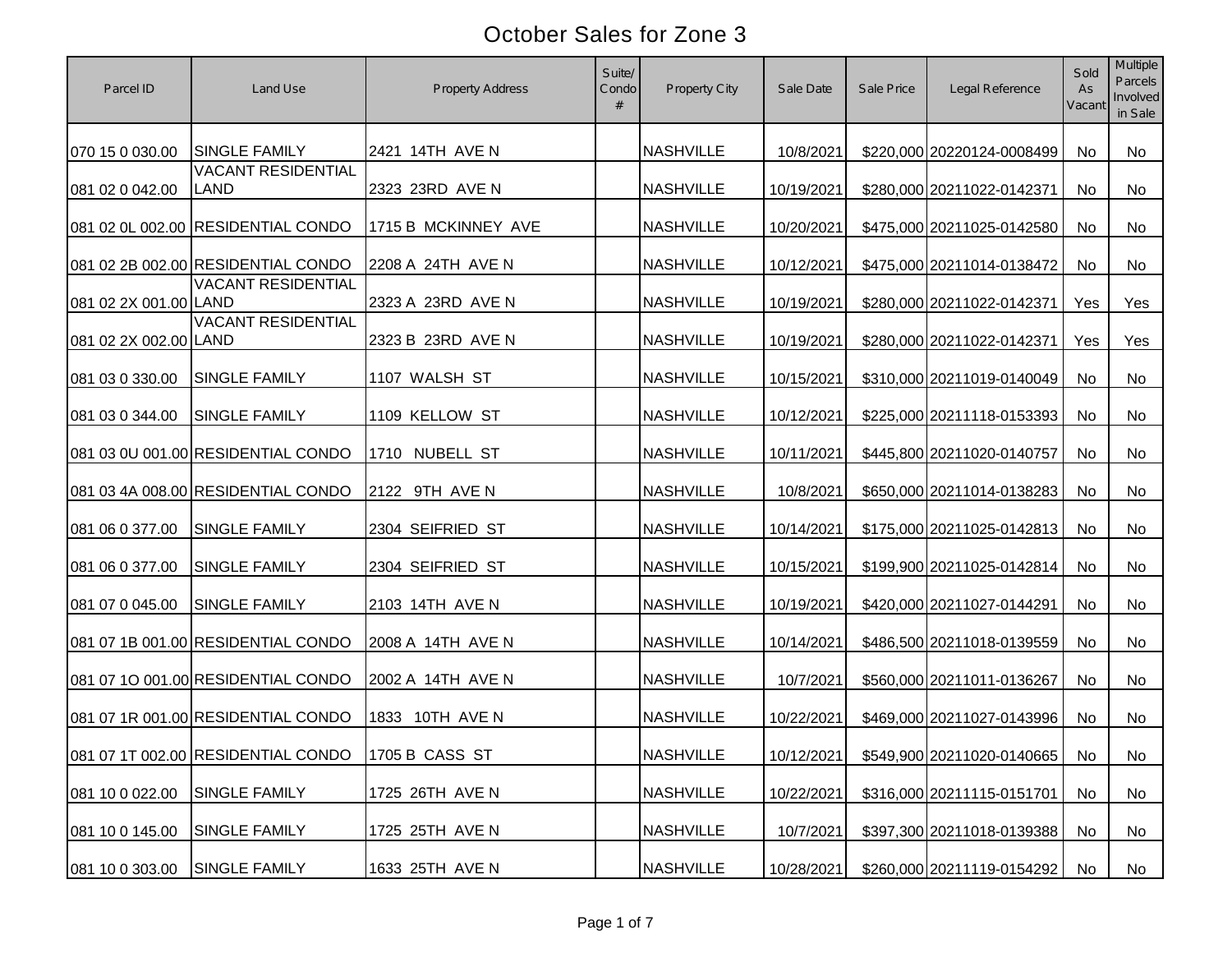| Parcel ID       | Land Use                                            | <b>Property Address</b> | Suite/<br>Condo | Property City    | Sale Date  | Sale Price | Legal Reference               | Sold<br>As<br>Vacant | Multiple<br><b>Parcels</b><br>Involved<br>in Sale |
|-----------------|-----------------------------------------------------|-------------------------|-----------------|------------------|------------|------------|-------------------------------|----------------------|---------------------------------------------------|
| 081 11 0 066.00 | <b>SINGLE FAMILY</b>                                | 1740 22ND AVE N         |                 | <b>NASHVILLE</b> | 10/4/2021  |            | \$160,000 20211008-0135385    | No                   | No                                                |
| 081 11 0 279.00 | <b>SINGLE FAMILY</b>                                | 1612 17TH AVE N         |                 | <b>NASHVILLE</b> | 10/18/2021 |            | \$595,000 20211021-0141432    | No                   | No                                                |
| 081 11 0 320.00 | <b>SINGLE FAMILY</b>                                | 1726 16TH AVE N         |                 | <b>NASHVILLE</b> | 10/29/2021 |            | \$494,670 20211101-0145931    | No                   | No                                                |
| 081 11 0 569.00 | SINGLE FAMILY                                       | 1633 11TH AVE N         |                 | <b>NASHVILLE</b> | 10/19/2021 |            | \$249,900 20211021-0141445    | No                   | No                                                |
| 081 14 0 153.00 | <b>SINGLE FAMILY</b>                                | 2431 UNDERWOOD ST       |                 | <b>NASHVILLE</b> | 10/4/2021  |            | \$150,000 20211007-0134817    | No                   | No                                                |
| 081 14 0 182.00 | <b>SINGLE FAMILY</b>                                | 1616 24TH AVE N         |                 | <b>NASHVILLE</b> | 10/28/2021 |            | \$247,500 20211109-0149293    | No                   | No                                                |
| 081 15 0 291.00 | <b>SINGLE FAMILY</b>                                | 1607 UNDERWOOD ST       |                 | <b>NASHVILLE</b> | 10/29/2021 |            | \$400,000 20211103-0147372    | No                   | No                                                |
|                 | 081 15 0H 001.00 RESIDENTIAL CONDO                  | 1523 A 21ST AVE N       |                 | <b>NASHVILLE</b> | 10/21/2021 |            | \$481,578 20211026-0143768    | No                   | No                                                |
|                 | 081 15 0H 002.00 RESIDENTIAL CONDO                  | 1523 B 21ST AVE N       |                 | <b>NASHVILLE</b> | 10/21/2021 |            | \$480,000 20211026-0143667    | No                   | No                                                |
| 090 08 0 049.00 | SINGLE FAMILY                                       | 6407 FRISCO AVE         |                 | <b>NASHVILLE</b> | 10/12/2021 |            | \$252,500 20211015-0139114    | No                   | No                                                |
| 090 08 0 178.00 | SINGLE FAMILY                                       | 557 ANNEX AVE           |                 | <b>NASHVILLE</b> | 10/7/2021  |            | \$297,000 20211013-0137642    | No                   | No                                                |
| 090 08 0 178.00 | <b>SINGLE FAMILY</b>                                | 557 ANNEX AVE           |                 | <b>NASHVILLE</b> | 10/7/2021  |            | \$285,000 20211013-0137641    | No                   | No                                                |
|                 | 090 08 0G 001.00 RESIDENTIAL CONDO                  | 718 CROLEY DR           |                 | <b>NASHVILLE</b> | 10/28/2021 |            | \$491,000 20211101-0146084    | No                   | No                                                |
|                 | 090 08 4K 001.00 RESIDENTIAL CONDO                  | 6315 FRANKLIN DR        |                 | <b>NASHVILLE</b> | 10/25/2021 |            | \$600,000 20211027-0144551    | <b>No</b>            | No                                                |
| 090 11 0 023.00 | <b>SINGLE FAMILY</b>                                | 636 RIVER ROUGE DR      |                 | <b>NASHVILLE</b> | 10/18/2021 |            | \$295,000 20211021-0141314    | No                   | No                                                |
|                 | 090 11 0A 081.00 RESIDENTIAL CONDO                  | 515 BASSWOOD AVE        | 81              | <b>NASHVILLE</b> | 10/20/2021 |            | \$100,000 20211021-0141322    | No                   | No                                                |
|                 | 090 11 0B 006.00 RESIDENTIAL CONDO 510 BASSWOOD AVE |                         | 6               | <b>NASHVILLE</b> | 10/5/2021  |            | \$220,500 20211015-0138785 No |                      | No                                                |
| 090 12 0 204.00 | <b>SINGLE FAMILY</b>                                | 629 WESTBORO DR         |                 | <b>NASHVILLE</b> | 10/15/2021 |            | \$349,900 20211020-0141093    | No                   | No                                                |
| 090 16 0 034.00 | <b>SINGLE FAMILY</b>                                | 521 AMERICAN RD         |                 | <b>NASHVILLE</b> | 10/1/2021  |            | \$350,000 20211005-0133641    | No                   | No                                                |
| 090 16 0 077.00 | <b>SINGLE FAMILY</b>                                | 6227 HENRY FORD DR      |                 | <b>NASHVILLE</b> | 10/26/2021 |            | \$565,000 20211103-0146990    | No                   | No                                                |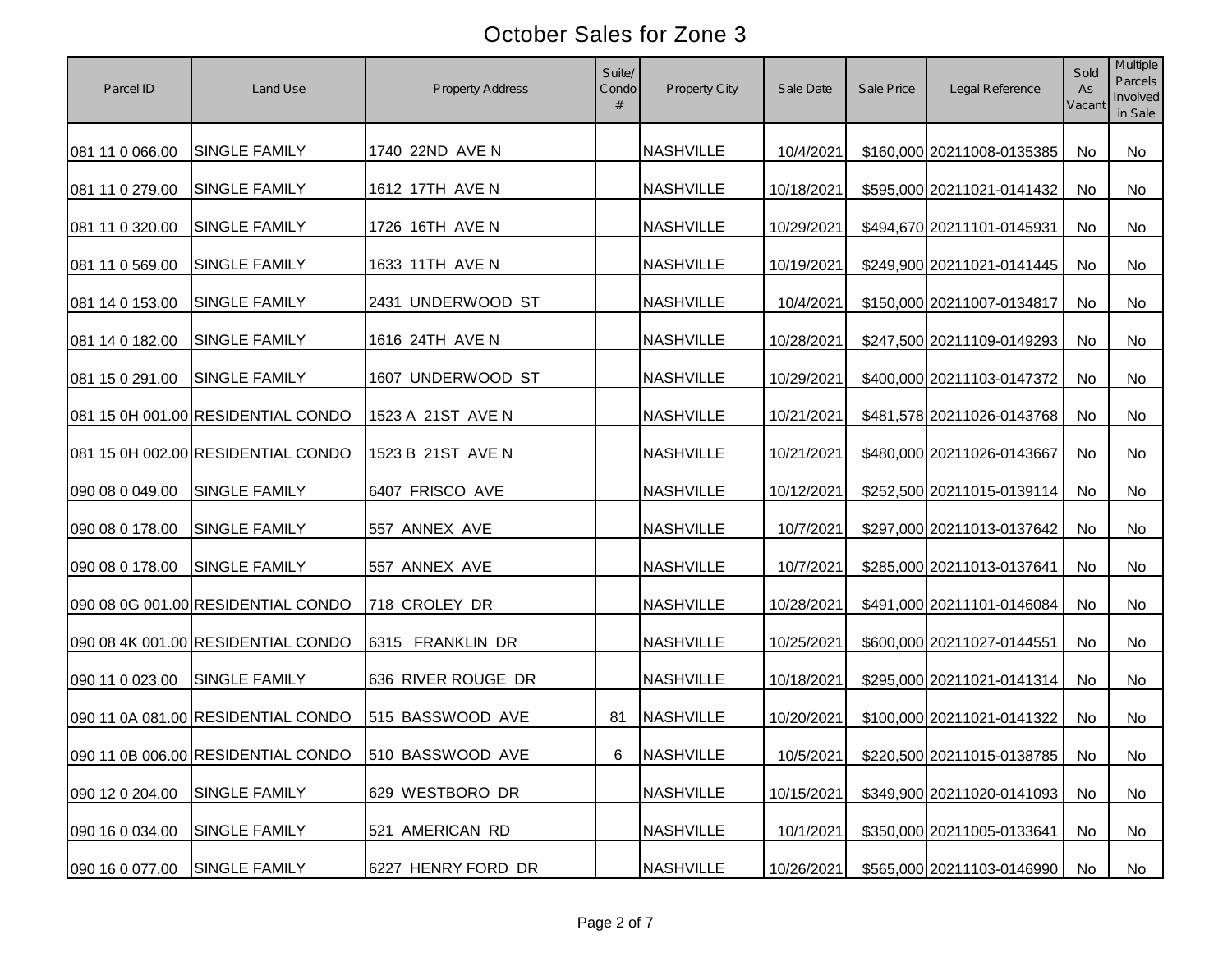| Parcel ID             | Land Use                                          | <b>Property Address</b>       | Suite/<br>Condo<br># | Property City    | Sale Date  | Sale Price | Legal Reference                         | Sold<br>As<br>Vacant | <b>Multiple</b><br>Parcels<br>Involved<br>in Sale |
|-----------------------|---------------------------------------------------|-------------------------------|----------------------|------------------|------------|------------|-----------------------------------------|----------------------|---------------------------------------------------|
| 090 16 0U 002.00 LAND | <b>VACANT RESIDENTIAL</b>                         | 505 B ACHIEVEMENT DR          |                      | <b>NASHVILLE</b> | 10/28/2021 |            | \$750,000 20211028-0145153              | <b>No</b>            | No                                                |
| 091 02 0M 001.01 LAND | <b>VACANT RESIDENTIAL</b>                         | 6006 B CALIFORNIA AVE         |                      | <b>NASHVILLE</b> | 10/27/2021 |            | \$342,500 20211110-0150155              | Yes                  | Yes                                               |
| 091 02 0M 002.01 LAND | <b>VACANT RESIDENTIAL</b>                         | 6006 A CALIFORNIA AVE         |                      | <b>NASHVILLE</b> | 10/27/2021 |            | \$342,500 20211110-0150155              | Yes                  | Yes                                               |
|                       | 091 02 1C 001.00 RESIDENTIAL CONDO                | 6109 A NEW YORK AVE           |                      | <b>NASHVILLE</b> | 10/29/2021 |            | \$605,000 20211101-0145872              | No                   | No                                                |
|                       | 091 02 4J 002.00 RESIDENTIAL CONDO                | 6016 B CALIFORNIA AVE         |                      | <b>NASHVILLE</b> | 10/6/2021  |            | \$647,500 20211029-0145484              | No                   | No                                                |
| 091 02 4W 032.00 LAND | <b>VACANT RESIDENTIAL</b>                         | 2075 EDISON PARK LN           |                      | <b>NASHVILLE</b> | 10/27/2021 |            | \$534,485 20211029-0145673              | No                   | No                                                |
| 091 02 4W 033.00 LAND | <b>VACANT RESIDENTIAL</b>                         | EDISON PARK LN<br>2077        |                      | <b>NASHVILLE</b> | 10/27/2021 |            | \$517,985 20211029-0145321              | No                   | No                                                |
| 091 02 4W 034.00 LAND | <b>VACANT RESIDENTIAL</b>                         | 2079 EDISON PARK LN           |                      | <b>NASHVILLE</b> | 10/28/2021 |            | \$525,995 20211101-0146124              | No                   | No                                                |
| 091 02 4W 035.00 LAND | <b>VACANT RESIDENTIAL</b>                         | <b>EDISON PARK LN</b><br>2081 |                      | <b>NASHVILLE</b> | 10/28/2021 |            | \$512,035 20211102-0146715              | No                   | No                                                |
|                       | 091 03 0C 020.00 RESIDENTIAL CONDO                | 1620 54TH AVE N               |                      | <b>NASHVILLE</b> | 10/5/2021  |            | \$399,000 20211008-0135806              | No                   | No                                                |
|                       | 091 04 0D 001.00 RESIDENTIAL CONDO                | 1144 A 39TH AVE N             |                      | <b>NASHVILLE</b> | 10/14/2021 |            | \$650,000 20211018-0139770              | No                   | No                                                |
|                       | 091 04 0D 002.00 RESIDENTIAL CONDO                | 1144 B 39TH AVE N             |                      | <b>NASHVILLE</b> | 10/20/2021 |            | \$665,000 20211102-0146745              | No                   | No                                                |
|                       | 091 04 0D 003.00 RESIDENTIAL CONDO                | 1144 C 39TH AVE N             |                      | <b>NASHVILLE</b> | 10/22/2021 |            | \$685,000 20211029-0145755              | No                   | No                                                |
| 091 05 0 043.01       | <b>SINGLE FAMILY</b>                              | 629 RIES AVE                  |                      | <b>NASHVILLE</b> | 10/4/2021  |            | \$282,500 20211008-0135727              | No                   | No                                                |
| 091 05 0 119.00       | <b>SINGLE FAMILY</b>                              | 6203 LAREDO AVE               |                      | <b>NASHVILLE</b> | 10/22/2021 |            | \$341,000 20211029-0145418              | <b>No</b>            | <b>No</b>                                         |
|                       | 091 05 0C 724.00 RESIDENTIAL CONDO                | 724 VERNON AVE                |                      | <b>NASHVILLE</b> | 10/19/2021 |            | \$309,977 20211021-0141264              | <b>No</b>            | No                                                |
|                       | 091 05 1C 049.00 RESIDENTIAL CONDO 538 VERNON CIR |                               |                      | <b>NASHVILLE</b> | 10/1/2021  |            | \$415,000 20211011-0136425   No         |                      | No                                                |
|                       | 091 05 3A 001.00 RESIDENTIAL CONDO                | 704 A WACO DR                 |                      | <b>NASHVILLE</b> | 10/19/2021 |            | \$625,000 20211022-0141870              | No                   | No                                                |
|                       | 091 05 3E 213.00 RESIDENTIAL CONDO                | 647 VERNON AVE                | 213                  | NASHVILLE        |            |            | 10/29/2021 \$6,809,742 20211103-0147031 | No                   | Yes                                               |
|                       | 091 05 3E 300.00 RESIDENTIAL CONDO                | 647 VERNON AVE                | 300                  | NASHVILLE        |            |            | 10/29/2021 \$6,809,742 20211103-0147031 | No                   | $Y_{es}$                                          |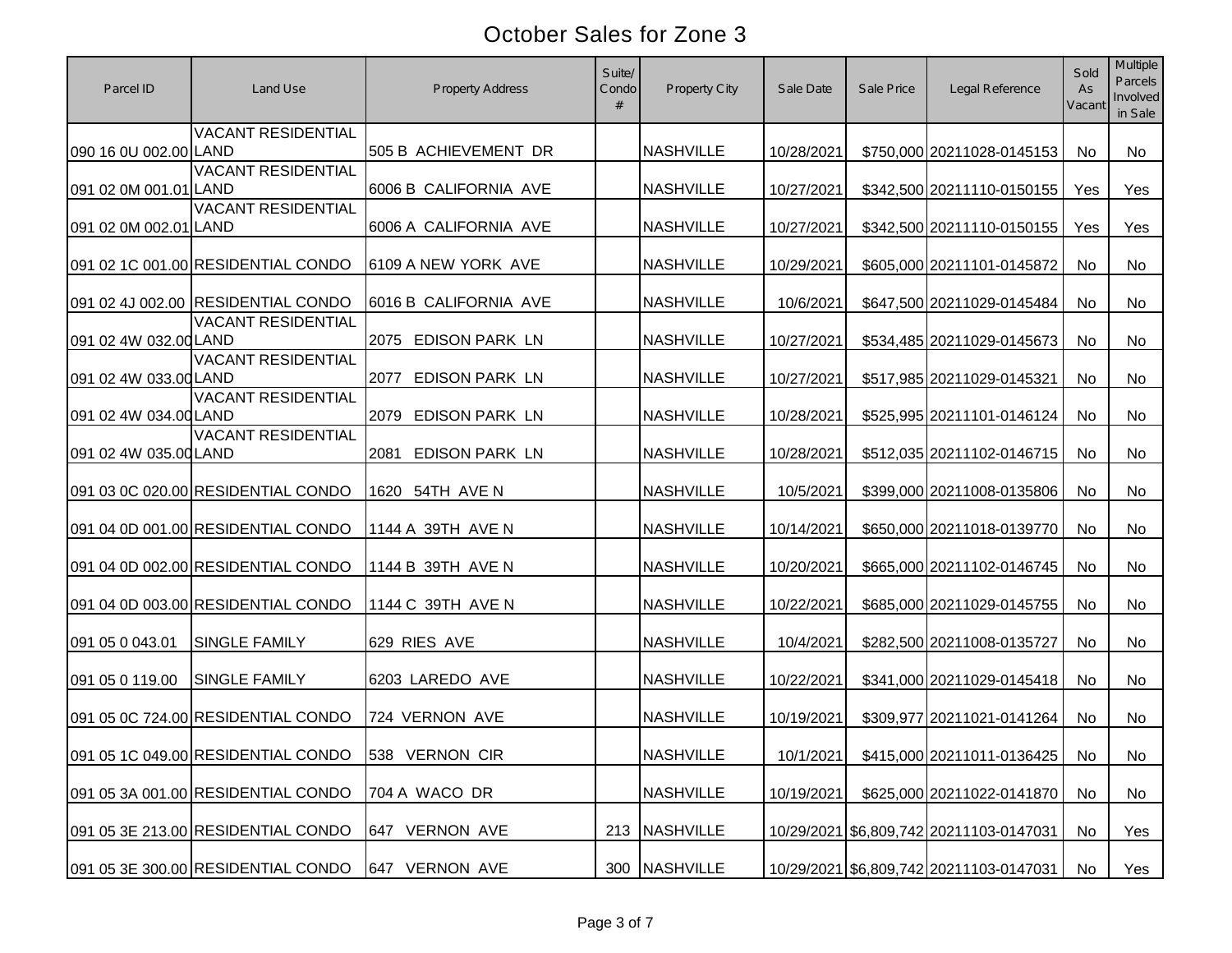| Parcel ID             | Land Use                                             | <b>Property Address</b>     | Suite/<br>Condo<br># | Property City    | Sale Date  | Sale Price | Legal Reference                         | Sold<br>As<br>Vacant | Multiple<br><b>Parcels</b><br>Involved<br>in Sale |
|-----------------------|------------------------------------------------------|-----------------------------|----------------------|------------------|------------|------------|-----------------------------------------|----------------------|---------------------------------------------------|
|                       | 091 05 3E 302.00 RESIDENTIAL CONDO                   | 647 VERNON AVE              |                      | 302 NASHVILLE    |            |            | 10/29/2021 \$6,809,742 20211103-0147031 | No                   | Yes                                               |
|                       | 091 05 3E 307.00 RESIDENTIAL CONDO                   | 647 VERNON AVE              | 307                  | <b>NASHVILLE</b> |            |            | 10/29/2021 \$6,809,742 20211103-0147031 | No                   | Yes                                               |
|                       | 091 05 3E 313.00 RESIDENTIAL CONDO                   | 647 VERNON AVE              | 313                  | NASHVILLE        |            |            | 10/29/2021 \$6,809,742 20211103-0147031 | No                   | Yes                                               |
|                       | 091 05 3E 404.00 RESIDENTIAL CONDO                   | <b>VERNON AVE</b><br>647    |                      | 404 NASHVILLE    |            |            | 10/29/2021 \$6,809,742 20211103-0147031 | No                   | Yes                                               |
|                       | 091 05 3F 001.00 RESIDENTIAL CONDO                   | 705 WACO DR                 |                      | <b>NASHVILLE</b> | 10/15/2021 |            | \$599,995 20211027-0144052              | No                   | No                                                |
|                       | 091 05 3F 002.00 RESIDENTIAL CONDO                   | 707 WACO DR                 |                      | <b>NASHVILLE</b> | 10/15/2021 |            | \$599,995 20211020-0141118              | No                   | No                                                |
| 091 06 0 052.00       | <b>SINGLE FAMILY</b>                                 | 920 MARILYN RD              |                      | <b>NASHVILLE</b> | 10/5/2021  |            | \$290,000 20211007-0135141              | No                   | No                                                |
| 091 06 0 473.00       | <b>SINGLE FAMILY</b>                                 | 5702 B TENNESSEE AVE        |                      | <b>NASHVILLE</b> | 10/29/2021 |            | \$699,900 20211105-0148335              | No                   | No                                                |
|                       | 091 06 0L 013.00 RESIDENTIAL CONDO                   | 1016 TREATY OAKS DR         |                      | <b>NASHVILLE</b> | 10/18/2021 |            | \$450,000 20211022-0142148              | No                   | No                                                |
|                       | 091 06 0M 044.00 RESIDENTIAL CONDO                   | 5723 CALIFORNIA AVE         |                      | <b>NASHVILLE</b> | 10/28/2021 |            | \$390,000 20211101-0146079              | No                   | No                                                |
|                       | 091 06 1C 001.00 RESIDENTIAL CONDO                   | 1303 A 61ST AVE N           |                      | <b>NASHVILLE</b> | 10/20/2021 |            | \$590,000 20211021-0141352              | No                   | No                                                |
|                       | 091 06 2D 002.00 RESIDENTIAL CONDO                   | 1211 56TH AVE N             |                      | <b>NASHVILLE</b> | 10/20/2021 |            | \$750,500 20211025-0143154              | No                   | No                                                |
|                       | 091 06 4H 002.00 RESIDENTIAL CONDO                   | 5413 MICHIGAN AVE           |                      | <b>NASHVILLE</b> | 10/29/2021 |            | \$560,000 20211101-0145953              | No                   | No                                                |
| 091 07 0 067.00       | <b>SINGLE FAMILY</b>                                 | 5209 LOUISIANA AVE          |                      | <b>NASHVILLE</b> | 10/4/2021  |            | \$474,900 20211006-0134370              | No                   | No                                                |
| 091 07 0 167.00       | SINGLE FAMILY                                        | 4710 KENTUCKY AVE           |                      | <b>NASHVILLE</b> | 10/14/2021 |            | \$420,000 20211021-0141376              | No                   | No                                                |
|                       | 091 07 0M 003.00 RESIDENTIAL CONDO                   | 4904 A TENNESSEE AVE        |                      | <b>NASHVILLE</b> | 10/1/2021  |            | \$550,000 20211008-0135711              | <b>No</b>            | No                                                |
|                       | 091 07 4V 001.00 RESIDENTIAL CONDO 4638 KENTUCKY AVE |                             |                      | <b>NASHVILLE</b> | 10/8/2021  |            | \$669,900 20211014-0138190              | No                   | No                                                |
| 091 08 0X 003.00 LAND | <b>VACANT RESIDENTIAL</b>                            | 4425 MICHIGAN AVE           |                      | <b>NASHVILLE</b> | 10/20/2021 |            | \$400,000 20211021-0141346              | Yes                  | Yes                                               |
| 091 08 0X 004.00 LAND | <b>VACANT RESIDENTIAL</b>                            | 4427<br><b>MICHIGAN AVE</b> |                      | <b>NASHVILLE</b> | 10/20/2021 |            | \$400,000 20211021-0141346              | Yes                  | Yes                                               |
|                       | 091 09 1B 001.00 RESIDENTIAL CONDO                   | 601 E RIES AVE              |                      | <b>NASHVILLE</b> |            |            | 10/28/2021 \$3,200,000 20211104-0147736 | <b>No</b>            | Yes                                               |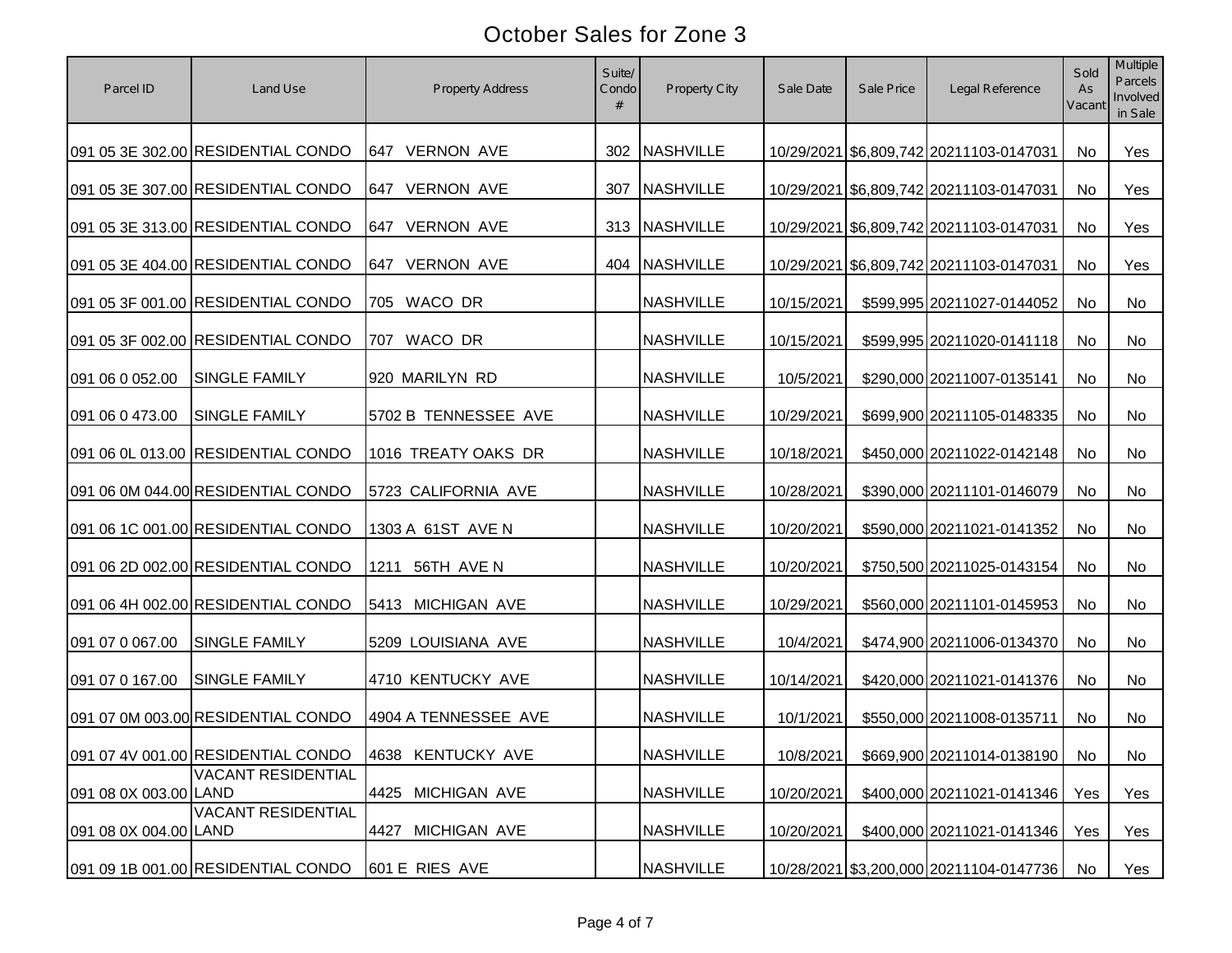| Parcel ID                      | Land Use                           | <b>Property Address</b>     | Suite/<br>Condo<br># | Property City    | Sale Date  | Sale Price | Legal Reference                         | Sold<br>As<br>Vacant | Multiple<br><b>Parcels</b><br>Involved<br>in Sale |
|--------------------------------|------------------------------------|-----------------------------|----------------------|------------------|------------|------------|-----------------------------------------|----------------------|---------------------------------------------------|
|                                | 091 09 1B 002.00 RESIDENTIAL CONDO | 601 D RIES AVE              |                      | <b>NASHVILLE</b> |            |            | 10/28/2021 \$3,200,000 20211104-0147736 | No                   | Yes                                               |
|                                | 091 09 1B 003.00 RESIDENTIAL CONDO | 601 C RIES AVE              |                      | <b>NASHVILLE</b> |            |            | 10/28/2021 \$3,200,000 20211104-0147736 | No                   | Yes                                               |
|                                | 091 09 1B 004.00 RESIDENTIAL CONDO | 601 B RIES AVE              |                      | <b>NASHVILLE</b> |            |            | 10/28/2021 \$3,200,000 20211104-0147736 | No                   | Yes                                               |
|                                | 091 09 1B 005.00 RESIDENTIAL CONDO | 601 A RIES AVE              |                      | <b>NASHVILLE</b> |            |            | 10/28/2021 \$3,200,000 20211104-0147736 | No                   | Yes                                               |
|                                | 091 09 1E 001.00 RESIDENTIAL CONDO | 6220 ROBERTSON AVE          |                      | <b>NASHVILLE</b> | 10/27/2021 |            | \$621,000 20211029-0145527              | No                   | No                                                |
|                                | 091 09 1E 002.00 RESIDENTIAL CONDO | 602 RIES AVE                |                      | <b>NASHVILLE</b> | 10/27/2021 |            | \$650,000 20211116-0152455              | No                   | No                                                |
|                                | 091 09 3G 002.00 RESIDENTIAL CONDO | 6367 B IVY ST               |                      | <b>NASHVILLE</b> | 10/8/2021  |            | \$610,000 20211012-0136828              | No                   | No                                                |
|                                | 091 09 4N 001.00 RESIDENTIAL CONDO | 523 A STEVENSON ST          |                      | <b>NASHVILLE</b> | 10/19/2021 |            | \$695,000 20211022-0142435              | No                   | No                                                |
|                                | 091 10 0R 001.00 RESIDENTIAL CONDO | 5513 A WINN AVE             |                      | <b>NASHVILLE</b> | 10/26/2021 |            | \$529,990 20211027-0144318              | No                   | No                                                |
|                                | 091 10 0Z 002.00 RESIDENTIAL CONDO | 510 HEMSTEAD ST             |                      | <b>NASHVILLE</b> | 10/15/2021 |            | \$485,000 20211022-0142095              | No                   | No                                                |
|                                | 091 11 0G 002.00 RESIDENTIAL CONDO | 4706 B INDIANA AVE          |                      | <b>NASHVILLE</b> | 10/8/2021  |            | \$720,000 20211124-0155891              | No                   | No                                                |
|                                | 091 11 2B 001.00 RESIDENTIAL CONDO | 4902 A INDIANA AVE          |                      | <b>NASHVILLE</b> | 10/15/2021 |            | \$475,000 20211021-0141218              | No                   | No                                                |
| 091 12 0 029.00                | SINGLE FAMILY                      | 4603 B ILLINOIS AVE         |                      | <b>NASHVILLE</b> | 10/21/2021 |            | \$607,000 20211025-0143257              | No                   | No                                                |
|                                | 091 12 0N 002.00 RESIDENTIAL CONDO | 711 44TH AVE N              |                      | <b>NASHVILLE</b> | 10/26/2021 |            | \$580,000 20211104-0147514              | No                   | No                                                |
| 091 13 0 008.00                | SINGLE FAMILY                      | 6350 COLUMBIA AVE           |                      | <b>NASHVILLE</b> | 10/13/2021 |            | \$389,900 20211018-0139867              | <b>No</b>            | No                                                |
| 091 13 0 159.00                | SINGLE FAMILY                      | 523 W BEND DR               |                      | <b>NASHVILLE</b> | 10/18/2021 |            | \$375,000 20211020-0140693              | <b>No</b>            | No                                                |
| 091 13 0 373.00 SINGLE FAMILY  |                                    | 420 NEWTON CT               |                      | <b>NASHVILLE</b> | 10/30/2021 |            | \$386,100 20211115-0151318              | No                   | No                                                |
|                                | 091 13 1A 001.00 RESIDENTIAL CONDO | <b>COLUMBIA AVE</b><br>6351 |                      | <b>NASHVILLE</b> | 10/14/2021 |            | \$578,000 20211020-0140624              | No                   | No                                                |
| 091 13 1T 002.00 SINGLE FAMILY |                                    | 507 CROLEY DR               |                      | <b>NASHVILLE</b> | 10/21/2021 |            | \$429,000 20211025-0143388              | No                   | No                                                |
| 091 13 1Y 002.00 LAND          | <b>VACANT RESIDENTIAL</b>          | 6326 B PATTON AVE           |                      | <b>NASHVILLE</b> | 10/15/2021 |            | \$150,000 20211021-0141252              | Yes                  | No                                                |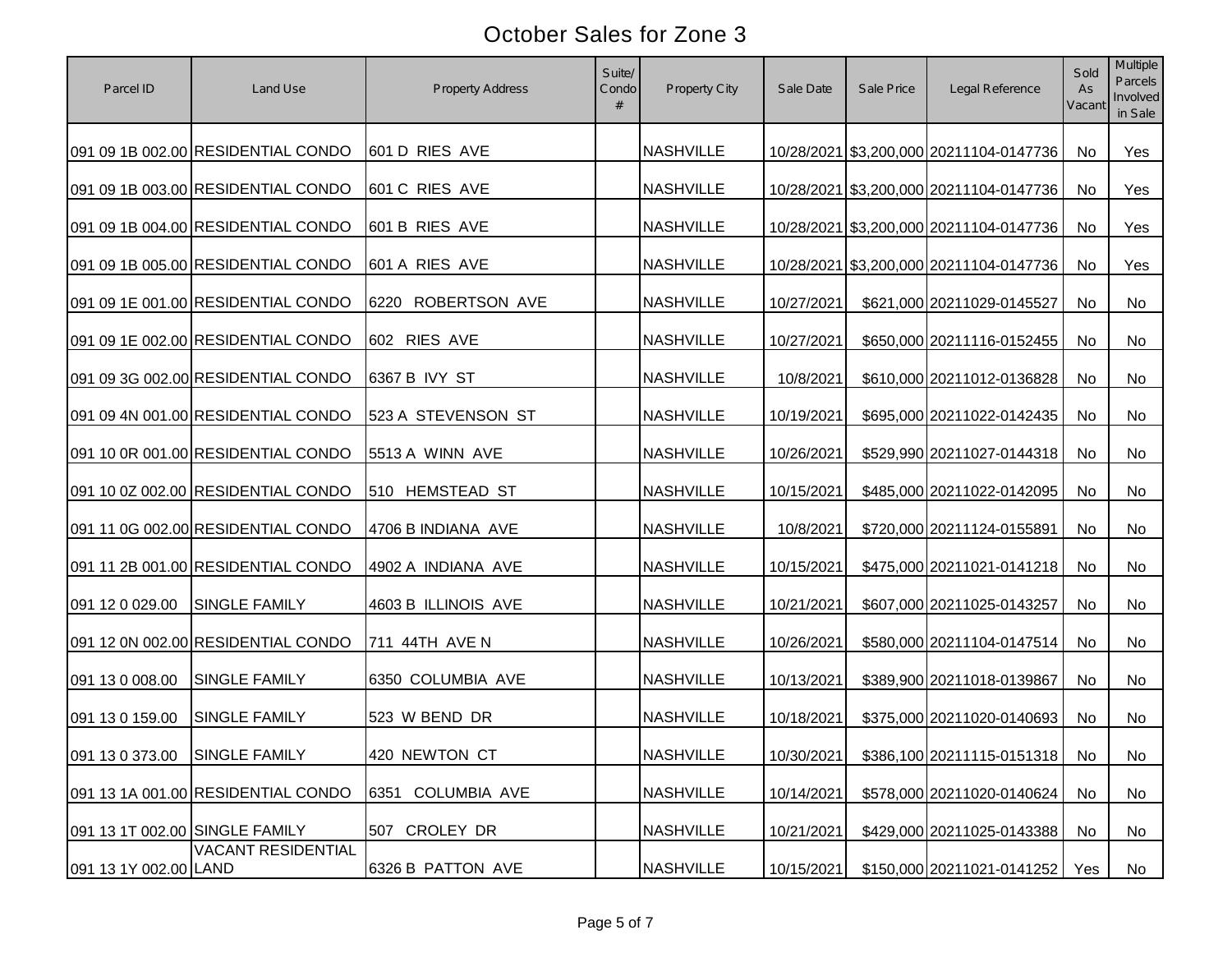| Parcel ID                      | Land Use                           | Property Address         | Suite/<br>Condo<br># | Property City    | Sale Date  | Sale Price | Legal Reference                  | Sold<br>As<br>Vacant | Multiple<br>Parcels<br>Involved<br>in Sale |
|--------------------------------|------------------------------------|--------------------------|----------------------|------------------|------------|------------|----------------------------------|----------------------|--------------------------------------------|
|                                | 091 13 2C 001.00 RESIDENTIAL CONDO | 523 A EASTBORO DR        |                      | <b>NASHVILLE</b> | 10/27/2021 |            | \$619,000 20211103-0147010       | No                   | No                                         |
| 092 05 0 081.00                | <b>SINGLE FAMILY</b>               | 3517 GENEVA CIR          |                      | <b>NASHVILLE</b> | 10/29/2021 |            | \$389,900 20210927-0129268       | No                   | <b>No</b>                                  |
| 092 05 0 203.00                | <b>SINGLE FAMILY</b>               | 902 33RD AVE N           |                      | <b>NASHVILLE</b> | 10/21/2021 |            | \$275,000 20211025-0143159       | No                   | No                                         |
| 102 07 0 041.00                | <b>SINGLE FAMILY</b>               | 6632 CABOT DR            |                      | <b>NASHVILLE</b> | 10/25/2021 |            | \$455,000 20211027-0144344       | No                   | No                                         |
|                                | 114 04 0A 034.00 RESIDENTIAL CONDO | 730 OLD HICKORY BLVD     |                      | 149 NASHVILLE    | 10/27/2021 |            | \$363,900 20211028-0144760       | <b>No</b>            | No                                         |
|                                | 114 07 0A 012.00 RESIDENTIAL CONDO | 2040 TRAEMOOR VILLAGE DR |                      | <b>NASHVILLE</b> | 10/22/2021 |            | \$390,000 20211026-0143897       | No                   | No                                         |
|                                | 114 07 0A 120.00 RESIDENTIAL CONDO | 2303 TRAEMOOR VILLAGE PL |                      | <b>NASHVILLE</b> | 10/26/2021 |            | \$385,000 20211029-0145472       | No                   | No                                         |
| 114 07 0B 032.00 SINGLE FAMILY |                                    | 1001 WELLMOOR CT         |                      | <b>NASHVILLE</b> | 10/21/2021 |            | \$501,600 20211101-0146145       | No                   | No                                         |
|                                | 114 08 0C 056.00 RESIDENTIAL CONDO | 7277 CHARLOTTE PIKE      |                      | 244 NASHVILLE    | 10/19/2021 |            | \$360,000 20211022-0142518       | No                   | No                                         |
| 126 14 0A 041.00 SINGLE FAMILY |                                    | 1529 DAVIDGE DR          |                      | <b>NASHVILLE</b> | 10/22/2021 |            | \$705,000 20211028-0145056       | No                   | No                                         |
| 126 15 0A 138.00 SINGLE FAMILY |                                    | 724 SETTLERS CT          |                      | <b>NASHVILLE</b> | 10/12/2021 |            | \$430,000 20211014-0138383       | No                   | No                                         |
| 126 15 0A 164.00 SINGLE FAMILY |                                    | 820 AIMES CT             |                      | <b>NASHVILLE</b> | 10/8/2021  |            | \$384,000 20211014-0138245       | No                   | No                                         |
| 126 15 0B 189.00 SINGLE FAMILY |                                    | 8249 BOONE TRCE          |                      | <b>NASHVILLE</b> | 10/7/2021  |            | \$390,000 20211013-0137662       | No                   | No                                         |
| 126 16 0A 145.00 SINGLE FAMILY |                                    | 6845 BRIDGEWATER DR      |                      | <b>NASHVILLE</b> | 10/27/2021 |            | \$417,000 20211102-0146819       | No                   | No                                         |
| 126 16 0A 397.00 SINGLE FAMILY |                                    | 1625 HARPETH RUN DR      |                      | <b>NASHVILLE</b> | 10/14/2021 |            | \$393,200 20211019-0140077       | No                   | No                                         |
| 126 16 0A 482.00 SINGLE FAMILY |                                    | 932 FALLING WATER CT     |                      | <b>NASHVILLE</b> | 10/27/2021 |            | \$599,900 20211102-0146806       | No                   | No                                         |
|                                | 126 16 0A 565.00 SINGLE FAMILY     | 7377 RIVERFRONT DR       |                      | <b>NASHVILLE</b> | 10/18/2021 |            | \$742,000 20211209-0163697 No    |                      | No                                         |
| 126 16 0A 667.00 SINGLE FAMILY |                                    | 1332 WESTVALE DR         |                      | <b>NASHVILLE</b> | 10/18/2021 |            | \$450,000 20211027-0144113       | No                   | No                                         |
| 126 16 0B 026.00 LAND          | <b>VACANT RESIDENTIAL</b>          | 0 NEWSOM STATION RD      |                      | <b>NASHVILLE</b> | 10/1/2021  |            | \$244,110 20211011-0136195       | Yes                  | Yes                                        |
| 126 16 0B 057.00 LAND          | <b>VACANT RESIDENTIAL</b>          | 0 NEWSOM STATION RD      |                      | <b>NASHVILLE</b> | 10/28/2021 |            | \$250,290 20211108-0148749   Yes |                      | Yes                                        |